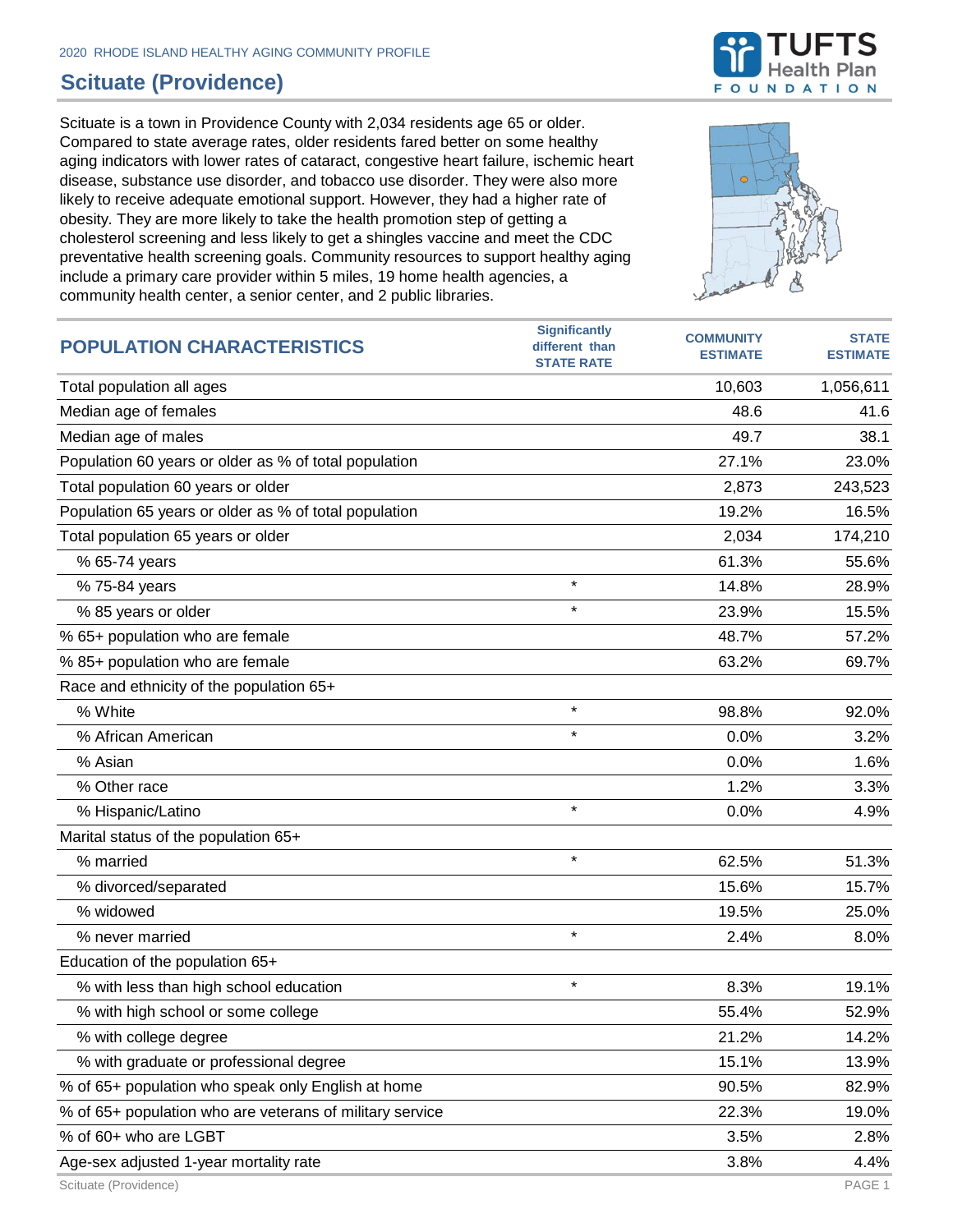| <b>HEALTHY AGING INDICATORS</b>                              | <b>BETTER / WORSE</b><br><b>STATE RATE</b> | <b>COMMUNITY</b><br><b>ESTIMATE</b> | <b>STATE</b><br><b>ESTIMATE</b> |
|--------------------------------------------------------------|--------------------------------------------|-------------------------------------|---------------------------------|
| <b>WELLNESS</b>                                              |                                            |                                     |                                 |
| % 60+ getting the recommended hours of sleep                 |                                            | 61.1%                               | 63.0%                           |
| % 60+ doing any physical activity within last month          |                                            | 66.0%                               | 71.0%                           |
| % 60+ met CDC guidelines for muscle-strengthening activity   |                                            | 24.0%                               | 25.0%                           |
| % 60+ met CDC guidelines for aerobic physical activity       |                                            | 50.5%                               | 54.3%                           |
| % 60+ with fair or poor health status                        |                                            | 19.0%                               | 19.5%                           |
| % 60+ with 15+ physically unhealthy days in last month       |                                            | 13.6%                               | 14.5%                           |
| <b>FALLS</b>                                                 |                                            |                                     |                                 |
| % 60+ who fell within last year                              |                                            | 30.6%                               | 26.3%                           |
| % 60+ who were injured in a fall within last year            |                                            | 10.8%                               | 10.3%                           |
| % 65+ had hip fracture                                       |                                            | 2.4%                                | 3.4%                            |
| <b>PREVENTION</b>                                            |                                            |                                     |                                 |
| % 60+ with physical exam/check-up in last year               |                                            | 91.0%                               | 93.0%                           |
| % 60+ flu shot in last year                                  |                                            | 57.3%                               | 60.6%                           |
| % 60+ with pneumonia vaccine                                 |                                            | 66.7%                               | 67.7%                           |
| % 60+ with shingles vaccine                                  | W                                          | 27.8%                               | 35.3%                           |
| % 60+ women with a mammogram within last 2 years             |                                            | 82.1%                               | 82.0%                           |
| % 60+ with colorectal cancer screening                       |                                            | 75.5%                               | 77.8%                           |
| % 60+ with HIV test                                          |                                            | 17.5%                               | 15.8%                           |
| % 60+ met CDC preventive health screening goals              | W                                          | 29.4%                               | 39.2%                           |
| <b>NUTRITION &amp; DIET</b>                                  |                                            |                                     |                                 |
| % 60+ with 5 or more servings of fruit or vegetables per day |                                            | 16.9%                               | 18.1%                           |
| % 65+ with poor supermarket access                           |                                            | 0.0%                                | 23.6%                           |
| % 60+ stressed about buying food in last month               |                                            | 12.3%                               | 13.2%                           |
| % 60+ self-reported obese                                    |                                            | 30.0%                               | 26.8%                           |
| % 65+ clinically diagnosed obesity                           | W                                          | 36.5%                               | 29.3%                           |
| % 65+ with high cholesterol                                  |                                            | 81.1%                               | 79.1%                           |
| % 60+ with cholesterol screening                             | B                                          | 98.6%                               | 96.9%                           |
| <b>ORAL HEALTH</b>                                           |                                            |                                     |                                 |
| % 60+ with dental insurance                                  |                                            | 56.6%                               | 56.3%                           |
| % 60+ with annual dental exam                                |                                            | 73.2%                               | 75.9%                           |
| # of dentists per 100,000 persons (all ages)                 |                                            | 38.2                                | 64.7                            |
| % 60+ with loss of 6 or more teeth                           |                                            | 31.1%                               | 29.6%                           |
| <b>CHRONIC DISEASE</b>                                       |                                            |                                     |                                 |
| % 65+ with Alzheimer's disease or related dementias          |                                            | 12.3%                               | 13.1%                           |
| % 65+ with anemia                                            |                                            | 49.1%                               | 50.0%                           |
| % 65+ with asthma                                            |                                            | 13.7%                               | 14.9%                           |
| % 65+ with atrial fibrillation                               |                                            | 12.9%                               | 15.0%                           |
| % 65+ with autism spectrum disorder                          |                                            | N/A                                 | 0.04%                           |
| % 65+ with benign prostatic hyperplasia (men)                |                                            | 41.3%                               | 42.2%                           |
| % 65+ with breast cancer (women)                             |                                            | 12.9%                               | 11.1%                           |
| % 65+ with cataract                                          | B                                          | 63.5%                               | 67.5%                           |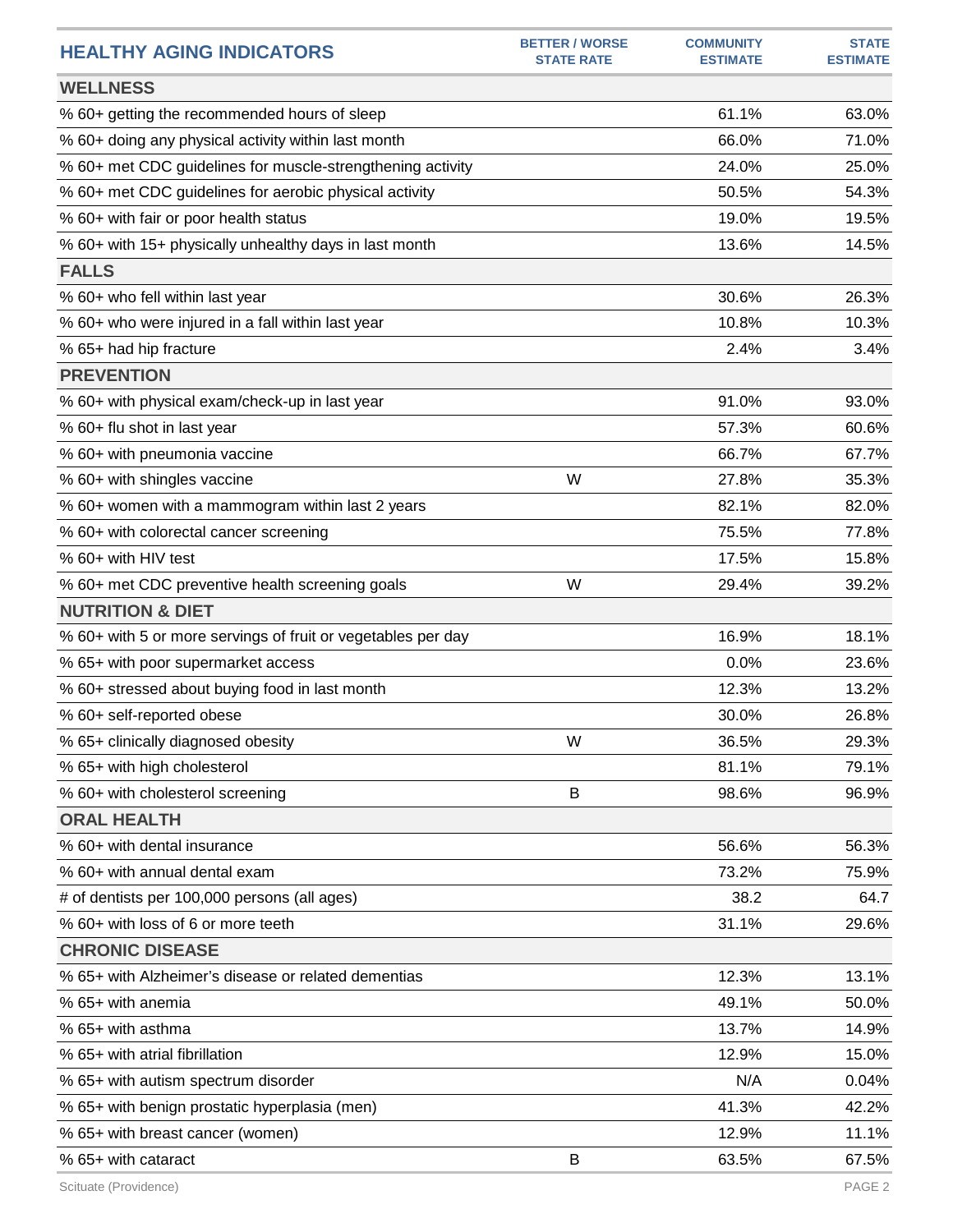| <b>HEALTHY AGING INDICATORS</b>                         | <b>BETTER / WORSE</b><br><b>STATE RATE</b> | <b>COMMUNITY</b><br><b>ESTIMATE</b> | <b>STATE</b><br><b>ESTIMATE</b> |
|---------------------------------------------------------|--------------------------------------------|-------------------------------------|---------------------------------|
| % 65+ with chronic kidney disease                       |                                            | 30.2%                               | 30.7%                           |
| % 65+ with chronic obstructive pulmonary disease        |                                            | 22.0%                               | 22.9%                           |
| % 65+ with colon cancer                                 |                                            | 2.2%                                | 2.7%                            |
| % 65+ with congestive heart failure                     | B                                          | 17.1%                               | 21.6%                           |
| % 65+ with diabetes                                     |                                            | 35.7%                               | 34.7%                           |
| % 65+ with endometrial cancer (women)                   |                                            | 2.3%                                | 1.9%                            |
| % 65+ with epilepsy                                     |                                            | 2.6%                                | 2.9%                            |
| % 65+ with fibromyalgia, chronic pain and fatigue       |                                            | 25.2%                               | 25.4%                           |
| % 65+ with glaucoma                                     |                                            | 29.8%                               | 27.0%                           |
| % 65+ ever had a heart attack                           |                                            | 6.2%                                | 5.8%                            |
| % 65+ with HIV/AIDS                                     |                                            | 0.09%                               | 0.12%                           |
| % 65+ with hypertension                                 |                                            | 79.1%                               | 78.0%                           |
| % 65+ with hypothyroidism                               |                                            | 22.4%                               | 22.4%                           |
| % 65+ with ischemic heart disease                       | В                                          | 38.2%                               | 41.8%                           |
| % 65+ with leukemias and lymphomas                      |                                            | 2.5%                                | 2.7%                            |
| % 65+ with liver disease                                |                                            | 9.5%                                | 9.9%                            |
| % 65+ with lung cancer                                  |                                            | 2.1%                                | 2.1%                            |
| % 65+ with migraine and other chronic headache          |                                            | 6.2%                                | 6.1%                            |
| % 65+ with osteoarthritis or rheumatoid arthritis       |                                            | 55.7%                               | 56.2%                           |
| % 65+ with osteoporosis                                 |                                            | 17.5%                               | 19.6%                           |
| % 65+ with peripheral vascular disease                  |                                            | 23.4%                               | 25.6%                           |
| % 65+ with pressure ulcer or chronic ulcer              |                                            | 6.5%                                | 8.1%                            |
| % 65+ with prostate cancer (men)                        |                                            | 15.6%                               | 13.4%                           |
| % 65+ with stroke                                       |                                            | 10.4%                               | 11.9%                           |
| % 65+ with traumatic brain injury                       |                                            | 1.1%                                | 1.0%                            |
| % 65+ with 4+ (out of 15) chronic conditions            |                                            | 63.2%                               | 63.8%                           |
| % 65+ with 0 chronic conditions                         |                                            | 5.6%                                | 7.0%                            |
| <b>BEHAVIORAL HEALTH</b>                                |                                            |                                     |                                 |
| # opioid deaths (all ages)                              |                                            | 9                                   | 1,654                           |
| % 65+ with opioid use disorder                          |                                            | 1.2%                                | 1.9%                            |
| % 65+ with substance use disorder                       | B                                          | 4.4%                                | 7.0%                            |
| % 60+ who used marijuana in last month                  |                                            | N/A                                 | 3.4%                            |
| % 60+ excessive drinking                                |                                            | 8.9%                                | 9.3%                            |
| % 65+ with tobacco use disorder                         | B                                          | 8.2%                                | 10.8%                           |
| % 60+ current smokers                                   |                                            | 8.8%                                | 8.7%                            |
| % 60+ ever used E-Cigarettes in last month              |                                            | 6.4%                                | 5.8%                            |
| <b>MENTAL HEALTH</b>                                    |                                            |                                     |                                 |
| % 60+ who reported receiving adequate emotional support | B                                          | 84.5%                               | 79.7%                           |
| % 60+ who reported being satisfied with life            |                                            | 95.0%                               | 95.3%                           |
| % 60+ with 15+ days poor mental health in last month    |                                            | 7.0%                                | 7.4%                            |
| % 65+ with depression                                   |                                            | 30.5%                               | 32.9%                           |
| % 65+ with anxiety disorder                             |                                            | 29.0%                               | 29.8%                           |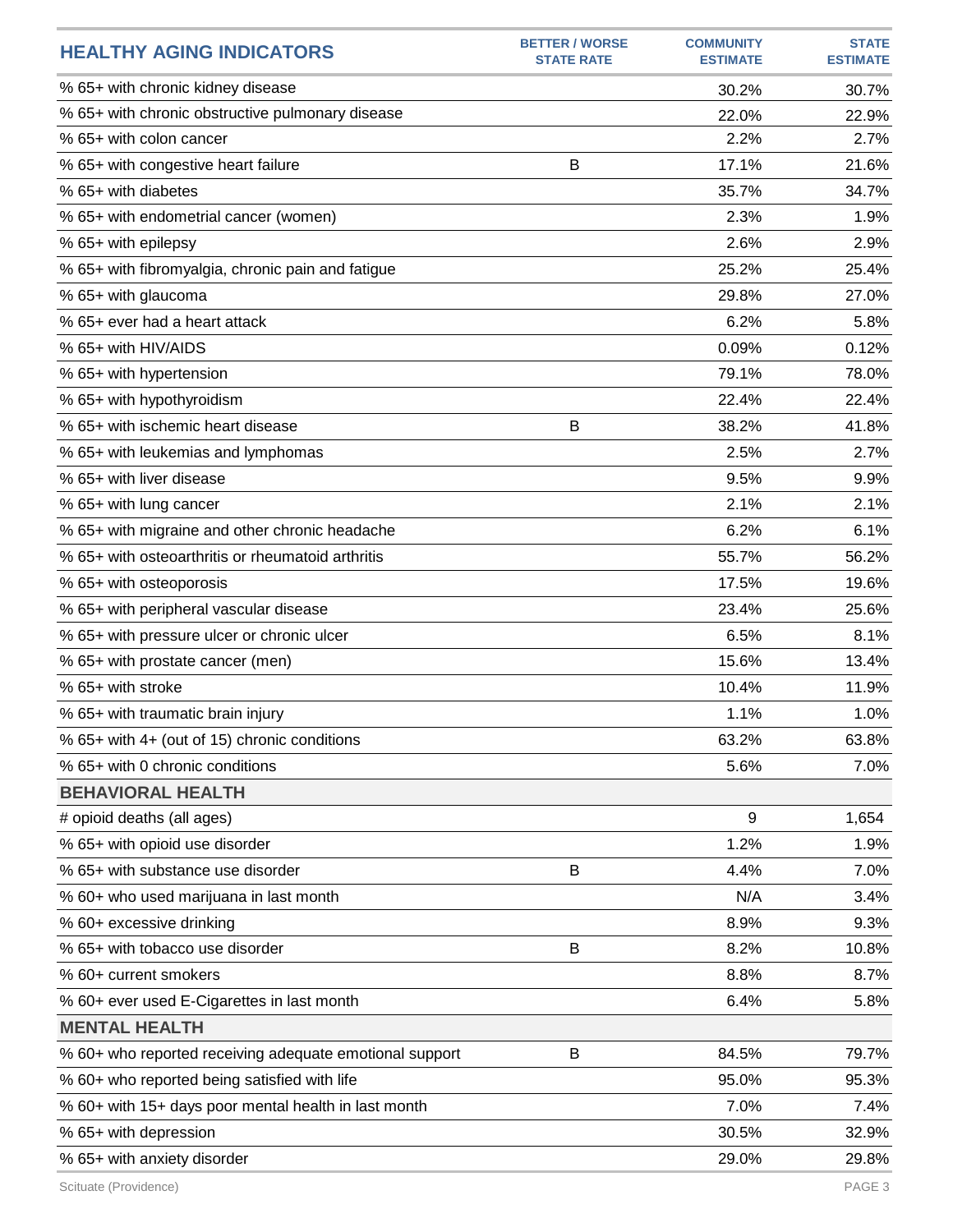| <b>HEALTHY AGING INDICATORS</b>                                  | <b>BETTER / WORSE</b><br><b>STATE RATE</b> | <b>COMMUNITY</b><br><b>ESTIMATE</b> | <b>STATE</b><br><b>ESTIMATE</b> |
|------------------------------------------------------------------|--------------------------------------------|-------------------------------------|---------------------------------|
| % 65+ with bipolar disorder                                      |                                            | 3.0%                                | 4.1%                            |
| % 65+ with post-traumatic stress disorder                        |                                            | 1.4%                                | 1.7%                            |
| % 65+ with schizophrenia & other psychotic disorder              |                                            | 3.0%                                | 3.8%                            |
| % 65+ with personality disorder                                  |                                            | 2.4%                                | 2.8%                            |
| <b>LIVING WITH DISABILITY</b>                                    |                                            |                                     |                                 |
| % 65+ with self-reported hearing difficulty                      |                                            | 13.1%                               | 13.9%                           |
| % 65+ with clinical diagnosis of deafness or hearing impairment  |                                            | 17.0%                               | 16.4%                           |
| % 65+ with self-reported vision difficulty                       |                                            | 4.8%                                | 5.5%                            |
| % 65+ with clinical diagnosis of blindness or visual impairment  |                                            | 0.9%                                | 1.1%                            |
| % 65+ with self-reported cognition difficulty                    |                                            | 5.2%                                | 8.2%                            |
| % 65+ with self-reported ambulatory difficulty                   |                                            | 24.8%                               | 21.0%                           |
| % 65+ with clinical diagnosis of mobility impairment             |                                            | 2.9%                                | 3.8%                            |
| % 65+ with self-reported self-care difficulty                    |                                            | 9.4%                                | 8.0%                            |
| % 65+ with self-reported independent living difficulty           |                                            | 13.9%                               | 14.3%                           |
| <b>CAREGIVING</b>                                                |                                            |                                     |                                 |
| # of Alzheimer's disease specific support groups                 |                                            | 0                                   | 16                              |
| # of Memory Cafes                                                |                                            | 0                                   | 10                              |
| % of 60+ who provide care to a family/friend in last month       |                                            | 20.2%                               | 22.5%                           |
| % of grandparents raising grandchildren                          |                                            | 0.9%                                | 1.0%                            |
| % of grandparents who live with grandchildren                    |                                            | 2.5%                                | 3.2%                            |
| <b>ACCESS TO CARE</b>                                            |                                            |                                     |                                 |
| % 65+ dually eligible for Medicare and Medicaid                  | $\star$                                    | 5.5%                                | 13.8%                           |
| % 65+ Medicare managed care enrollees                            |                                            | 43.8%                               | 43.8%                           |
| % 60+ with a regular doctor                                      |                                            | 96.8%                               | 96.7%                           |
| % 60+ who did not see a doctor when needed due to cost           |                                            | 4.4%                                | 5.4%                            |
| # of primary care providers within 5 miles                       |                                            | 1                                   | 1,605                           |
| # of hospitals within 5 miles                                    |                                            | 0                                   | 13                              |
| # of home health agencies                                        |                                            | 19                                  | 23                              |
| # of nursing homes within 5 miles                                |                                            | $\boldsymbol{0}$                    | 80                              |
| # of community health centers                                    |                                            | 1                                   | 43                              |
| # of adult day health centers                                    |                                            | 0                                   | 31                              |
| # of hospice agencies                                            |                                            | 0                                   | 18                              |
| <b>SERVICE UTILIZATION</b>                                       |                                            |                                     |                                 |
| # physician visits per year                                      |                                            | 8.5                                 | 8.4                             |
| # emergency room visits/1000 persons 65+ years annually          | $\star$                                    | 506.3                               | 620.6                           |
| # Part D monthly prescription fills per person annually          | $\star$                                    | 47.8                                | 52.2                            |
| # home health visits annually                                    |                                            | 2.9                                 | 3.5                             |
| # durable medical equipment claims annually                      |                                            | 1.7                                 | 1.7                             |
| # inpatient hospital stays/1000 persons 65+ years annually       |                                            | 252.4                               | 286.5                           |
| % Medicare inpatient hospital readmissions (as % of admissions)  |                                            | 13.7%                               | 17.4%                           |
| # skilled nursing facility stays/1000 persons 65+ years annually |                                            | 87.2                                | 98.8                            |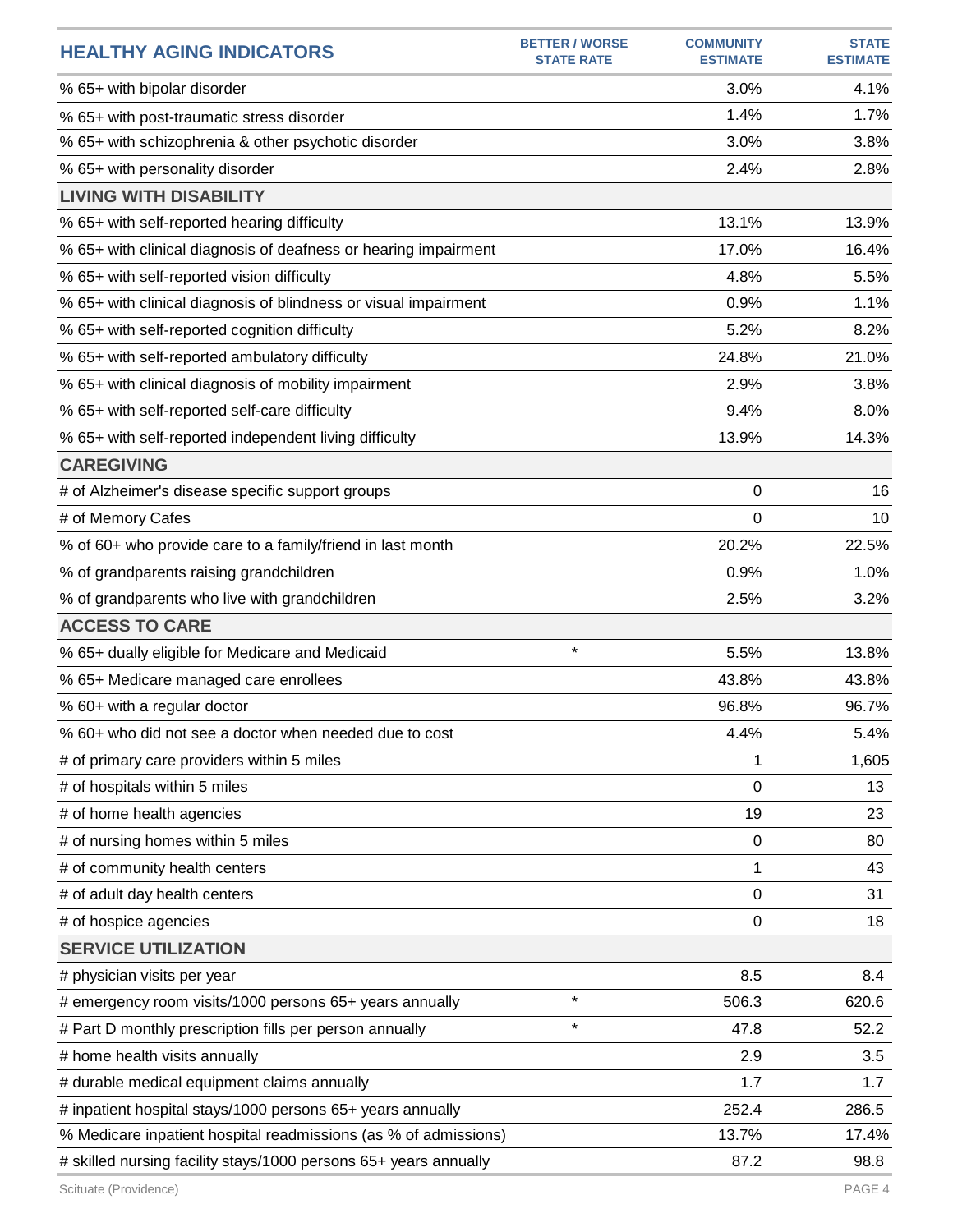| <b>HEALTHY AGING INDICATORS</b>                               | <b>BETTER / WORSE</b><br><b>STATE RATE</b> | <b>COMMUNITY</b><br><b>ESTIMATE</b> | <b>STATE</b><br><b>ESTIMATE</b> |
|---------------------------------------------------------------|--------------------------------------------|-------------------------------------|---------------------------------|
| # skilled nursing home Medicare beds/1000 persons 65+ years   |                                            | 0.0                                 | 47.1                            |
| % 65+ getting Medicaid long term services and supports        | $\star$                                    | 2.3%                                | 4.2%                            |
| % 65+ hospice users                                           |                                            | 3.5%                                | 3.5%                            |
| % 65+ hospice users as % of decedents                         |                                            | 50.8%                               | 53.0%                           |
| Median hospice days per hospice user (65+, deceased)          |                                            | 12.0                                | 11.0                            |
| Median hospice payment (Medicare + other) per hospice user    |                                            | \$3,622.68                          | \$3,870.97                      |
| <b>COMMUNITY</b>                                              |                                            |                                     |                                 |
| Air pollution: annual # of unhealthy days for 65+ (county)    |                                            | 8                                   | N/A                             |
| Age-friendly efforts in community                             |                                            | Not yet                             | Yes                             |
| # of senior centers                                           |                                            | 1                                   | 32                              |
| # of universities and community colleges                      |                                            | 0                                   | 19                              |
| # of public libraries                                         |                                            | 2                                   | 71                              |
| # of YMCAs                                                    |                                            | 0                                   | 15                              |
| % in county with access to broadband (all ages)               |                                            | 98.4%                               | 98.1%                           |
| % 60+ who used Internet in last month                         |                                            | 75.9%                               | 71.6%                           |
| Voter participation rate in 2016 election (age 18+)           |                                            | 70.7%                               | 55.0%                           |
| % 60+ who believe local service orgs understand needs         |                                            | 44.4%                               | 44.1%                           |
| % 60+ who believe he/she can make a difference                | $\star$                                    | 45.4%                               | 52.2%                           |
| % 60+ who believe working together can make a difference      |                                            | 78.4%                               | 81.0%                           |
| % 60+ who volunteer at least once per month                   | $\star$                                    | 17.7%                               | 22.9%                           |
| % 60+ who attend community events (church, club) monthly      |                                            | 38.4%                               | 44.4%                           |
| <b>SAFETY &amp; CRIME</b>                                     |                                            |                                     |                                 |
| Violent crime rate /100,000 persons                           |                                            | 61.2                                | 220.3                           |
| Homicide rate /100,000 persons (county)                       |                                            | 3                                   | $\overline{2}$                  |
| # firearm fatalities (all ages) (county)                      |                                            | 572                                 | 895                             |
| Property crime rate /100,000 persons                          |                                            | 381.2                               | 1,678.4                         |
| # 65+ deaths by suicide (county)                              |                                            | 24                                  | 57                              |
| <b>TRANSPORTATION</b>                                         |                                            |                                     |                                 |
| % 65+ who own a motor vehicle                                 | $\star$                                    | 92.9%                               | 85.0%                           |
| % 60+ who always drive or ride wearing a seatbelt             |                                            | 91.1%                               | 91.9%                           |
| % 60+ who drove under the influence of drinking in last month |                                            | N/A                                 | 2.0%                            |
| # of fatal crashes involving adult age 60+/town               |                                            | 5                                   | 82                              |
| # of fatal crashes involving adult age 60+/county             |                                            | 52                                  | 82                              |
| <b>HOUSING</b>                                                |                                            |                                     |                                 |
| % 65+ population who live alone                               |                                            | 29.2%                               | 31.4%                           |
| Average household size (all ages)                             |                                            | 2.6                                 | 2.5                             |
| Median house value                                            |                                            | \$310,600.00                        | \$249,800.00                    |
| % 60+ own home                                                | $\star$                                    | 88.8%                               | 70.3%                           |
| % 60+ homeowners who have mortgage                            |                                            | 41.2%                               | 48.7%                           |
| % 60+ stressed about paying rent/mortgage in last month       |                                            | 24.5%                               | 22.1%                           |